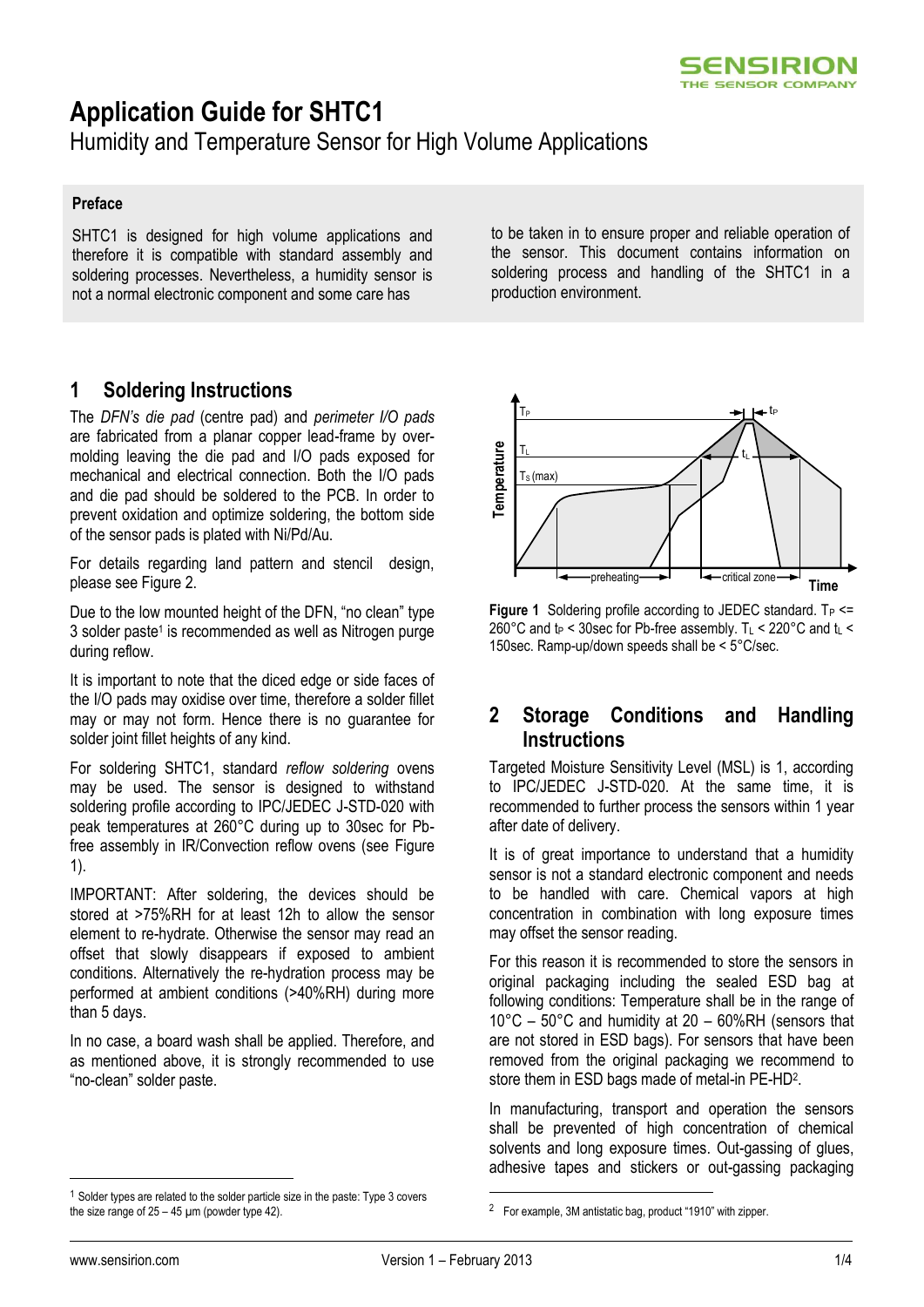

material such as bubble foils, foams, etc. shall be avoided. Manufacturing area shall be well ventilated.

For more detailed information please consult the document *"Handling Instructions"* or contact Sensirion.



<span id="page-1-0"></span>**Figure 2** Recommended metal land pattern for SHTC1 (all dimensions are in mm). Recommended solder paste stencil thickness is 100µm, pads on PCB are recommended to be non solder mask defined (NSMD).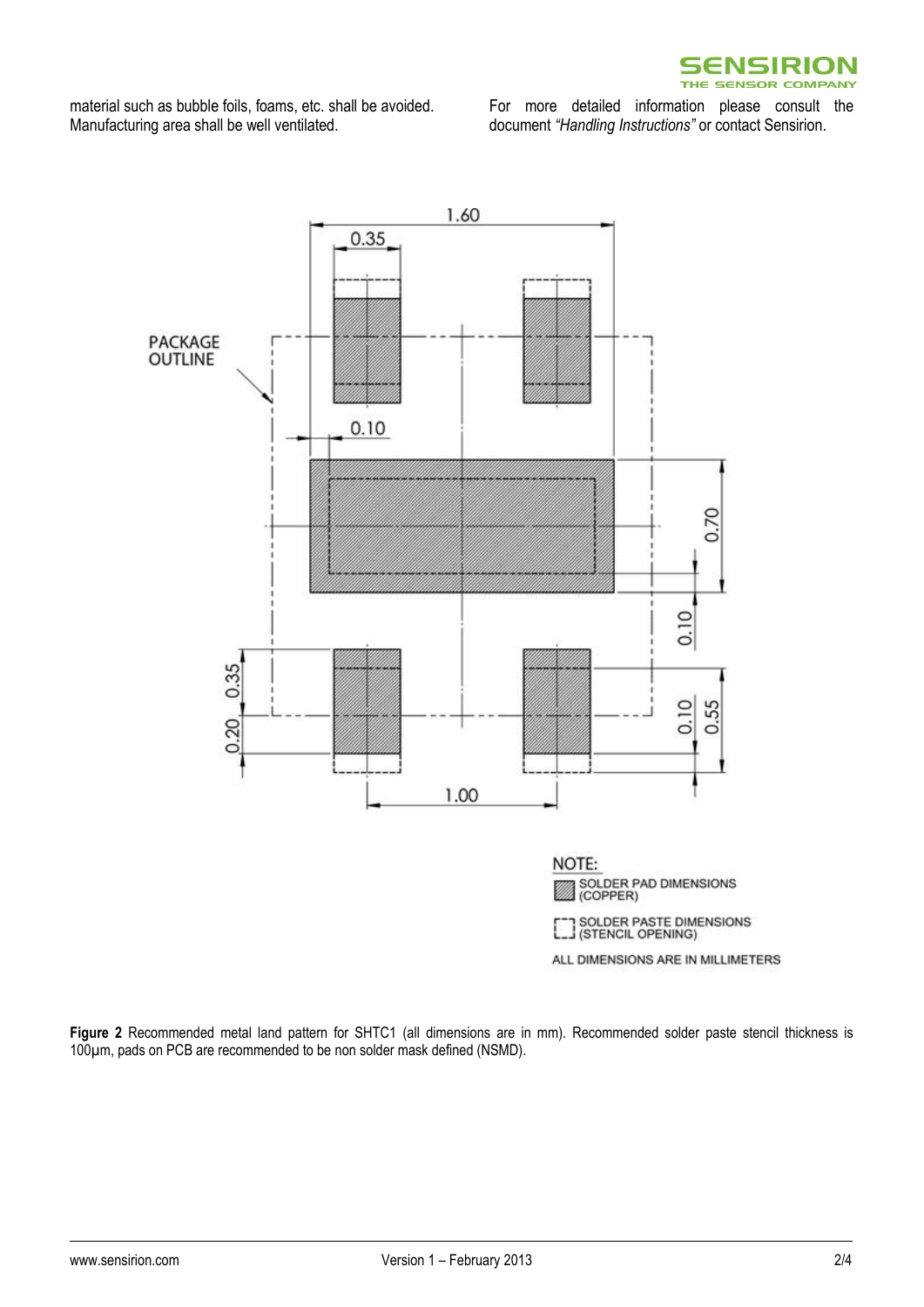

## **3 Reconditioning Procedure**

As stated above, extreme conditions or exposure to solvent vapors may offset the sensor. The following reconditioning procedure may bring the sensor back to calibration state:

Baking: 100 – 105°C at < 5%RH for 10h Re-Hydration:  $20 - 30^{\circ}$ C at ~ 75%RH for 12h <sup>3</sup>.

# **4 Materials Used for Sealing / Mounting**

Many materials absorb humidity and will act as a buffer increasing response times and hysteresis. Materials in the vicinity of the sensor must therefore be carefully chosen. Recommended materials are: Any metals, LCP, POM (Delrin), PTFE (Teflon), PEEK, PP, PB, PPS, PSU, PVDF, PVF.

For sealing and gluing (use sparingly): Use high filled epoxy for electronic packaging (e.g. glob top, underfill), and Silicone. Out-gassing of these materials may also contaminate the sensor. Therefore try to add the sensor as a last manufacturing step to the assembly, store the assembly well ventilated after manufacturing or bake at >50°C for 24h to outgas contaminants before packing.

 $\overline{a}$ 

<sup>3</sup> 75%RH can conveniently be generated with saturated NaCl solution.